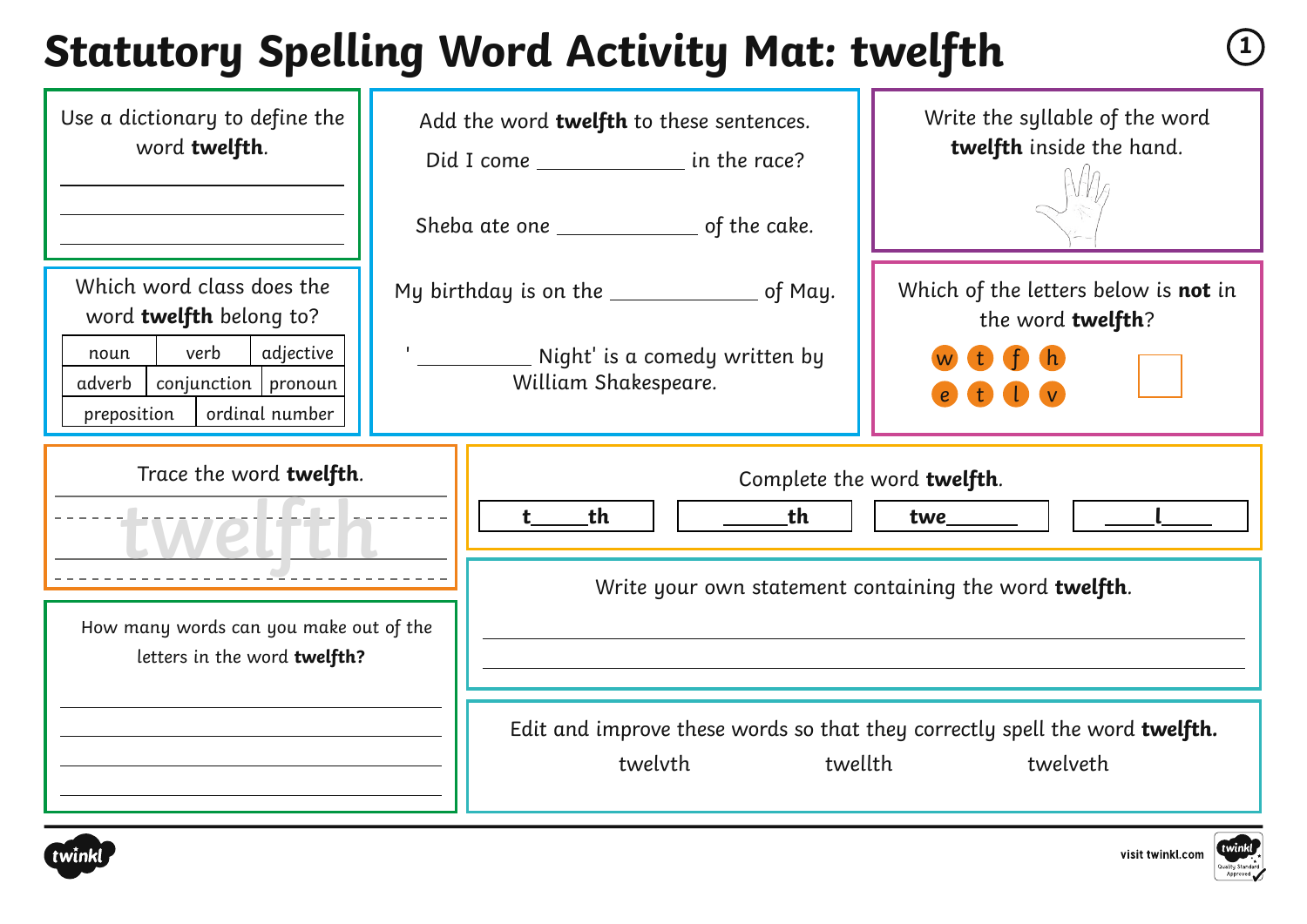# **Statutory Spelling Word Activity Mat: variety <sup>2</sup>**

| Use a dictionary to define the<br>word <b>variety</b> .                                                                                                    |                                                                                                                                               | Add the word <b>variety</b> to these sentences.<br>the garden.<br>What a huge ________________ of books you have! | Write the syllables of the word<br>variety inside the hands.<br>$M_4$ $M_4$ $M_4$ |
|------------------------------------------------------------------------------------------------------------------------------------------------------------|-----------------------------------------------------------------------------------------------------------------------------------------------|-------------------------------------------------------------------------------------------------------------------|-----------------------------------------------------------------------------------|
| Which word class does the<br>word <b>variety</b> belong to?<br>verb<br>adjective<br>noun<br>conjunction   pronoun<br>adverb  <br>determiner<br>preposition | It is better to eat a $\_\_\_\_\_\_\_\_\_\_$ of<br>different fruits.<br>Did you see a ________________ of different<br>animals on the safari? |                                                                                                                   | Which of the letters below is not<br>in the word variety?<br>$\left(e\right)$ (v) |
| Trace the word variety.<br>Write a synonym and an antonym for the<br>word <b>variety</b> .                                                                 |                                                                                                                                               | Complete the word variety.<br>_ety<br>$var$ $\Box$<br>$v$ e<br>va<br><u>y</u>                                     |                                                                                   |
|                                                                                                                                                            |                                                                                                                                               | Write your own exclamation containing the word variety.                                                           |                                                                                   |
| Synonym: ____________<br>Antonym: ___________                                                                                                              |                                                                                                                                               | Edit and improve these words so that they correctly spell the word variety.<br>veriaty<br>varrietty               | verriatey                                                                         |



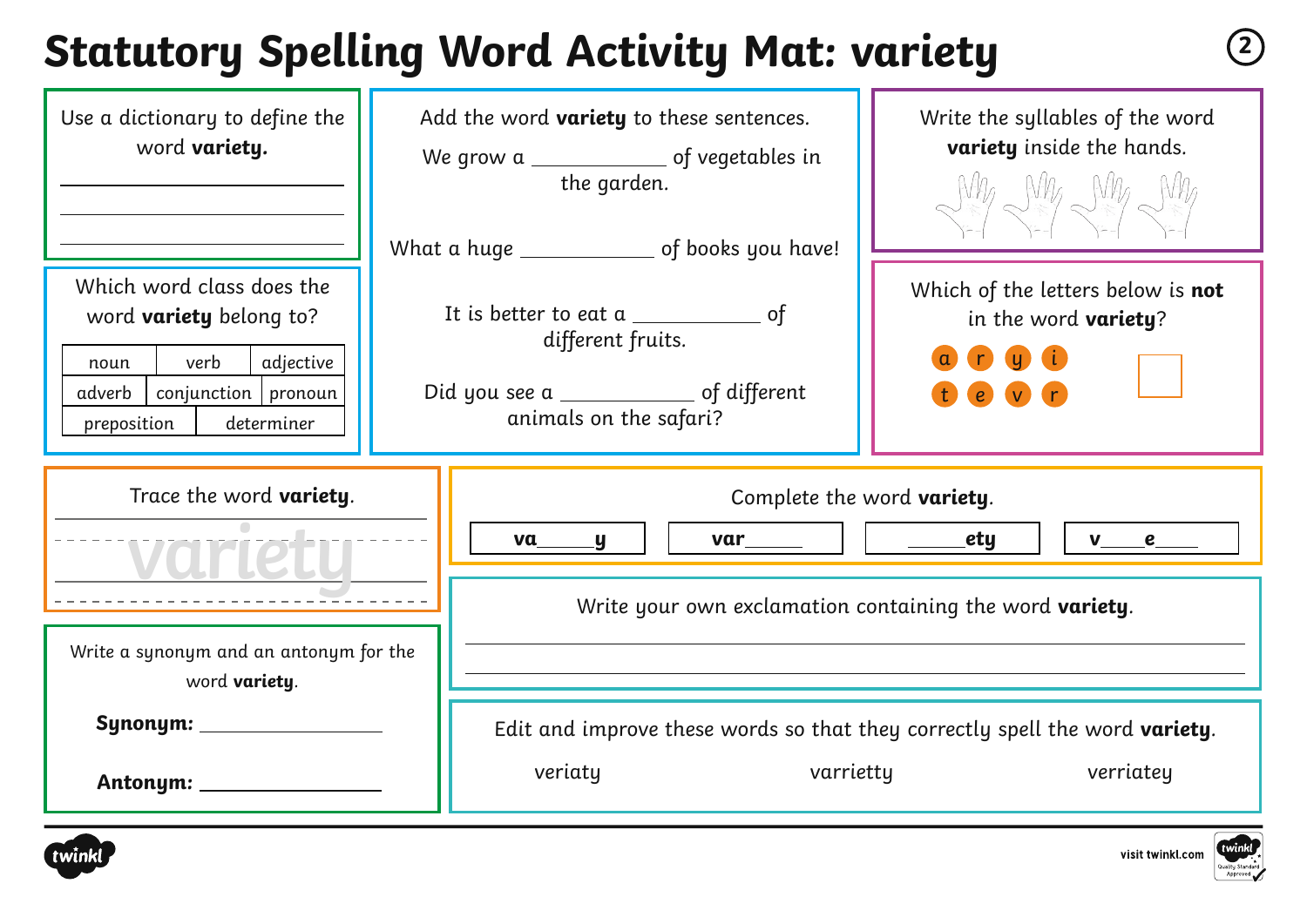## **Statutory Spelling Word Activity Mat: vegetable <sup>3</sup>**

| Use a dictionary to define the<br>word vegetable.                                                                                                              | Add the word <b>vegetable</b> to these sentences<br>What is your favourite ___________?<br>We have a large _____________ garden<br>at school. | Write the syllables of the word<br>vegetable inside the hands.<br>$W\!A$ g $W\!A$ g $W\!A$ |
|----------------------------------------------------------------------------------------------------------------------------------------------------------------|-----------------------------------------------------------------------------------------------------------------------------------------------|--------------------------------------------------------------------------------------------|
| Which word classes does the<br>word <b>vegetable</b> belong to?<br>verb<br>adjective<br>noun<br>$conjunction$   pronoun<br>adverb<br>determiner<br>preposition | I had some delicious _______________ soup for<br>my lunch.<br>Please bring a fruit or _______________ for the<br>harvest assembly.            | Which letter from the word<br>vegetable is missing below?<br>$\epsilon$                    |
| Trace the word vegetable.                                                                                                                                      | Complete the word vegetable.<br>able<br>vege<br>Write your own question containing the word vegetable.                                        | <u>le</u><br>veg<br>ve<br>$\epsilon$                                                       |
| How many words can you make out of the<br>letters in the word vegetable?                                                                                       | Edit and improve these words so that they correctly spell the word vegetable.<br>vegtable<br>vedgertable                                      | vegertible                                                                                 |



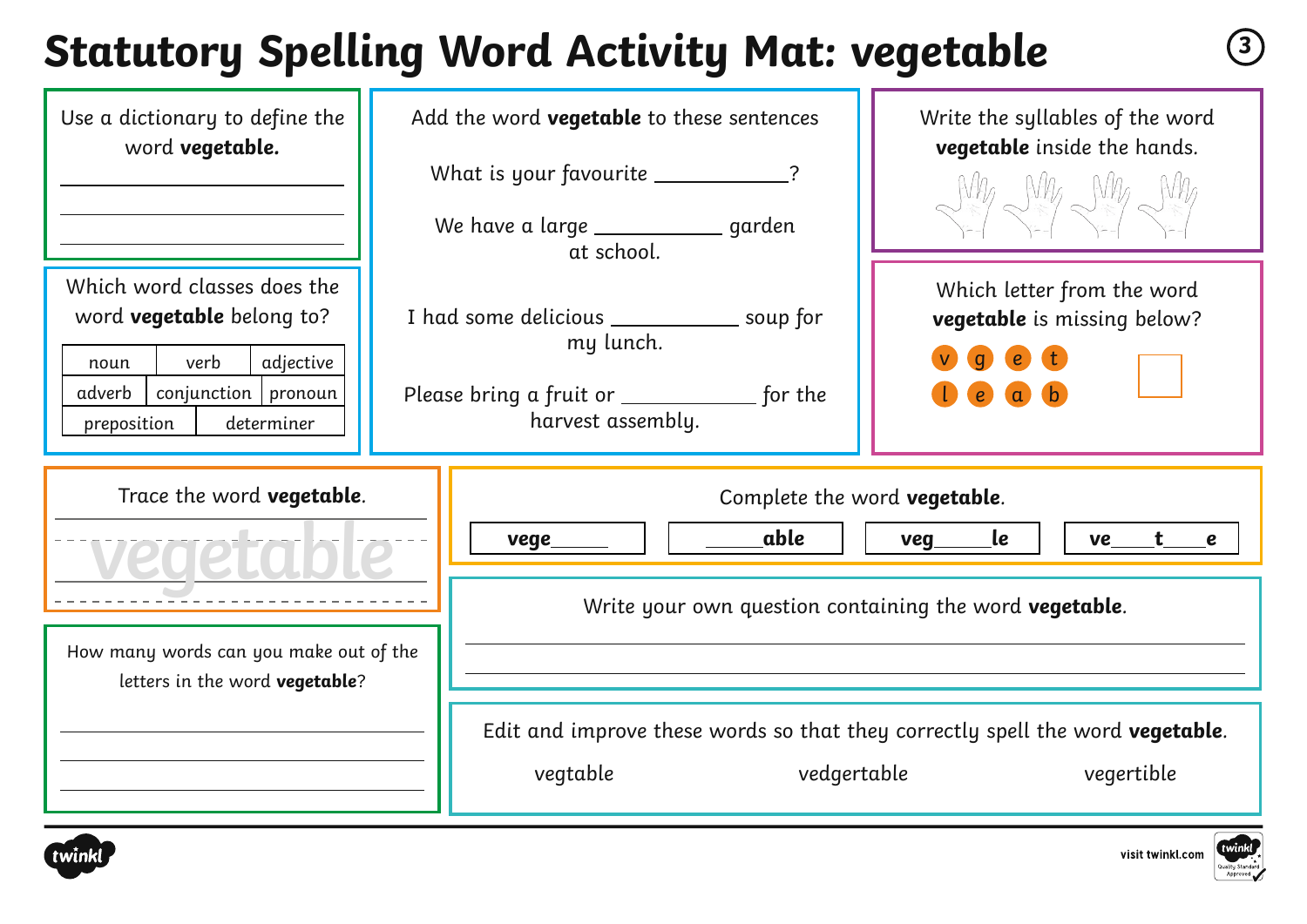## **Statutory Spelling Word Activity Mat: vehicle <sup>4</sup>**

| Use a dictionary to define the<br>word <b>vehicle</b> .                                                                                                    | Add the word <b>vehicle</b> to these sentences.<br>My dad's favourite _____________ is<br>a motorbike.<br>Never leave a dog inside a hot ____ |                                                                                                               | Write the syllables of the word<br>vehicle inside the hands.                                                                            |
|------------------------------------------------------------------------------------------------------------------------------------------------------------|-----------------------------------------------------------------------------------------------------------------------------------------------|---------------------------------------------------------------------------------------------------------------|-----------------------------------------------------------------------------------------------------------------------------------------|
| Which word class does the<br>word <b>vehicle</b> belong to?<br>verb<br>adjective<br>noun<br>adverb<br>$conjunction$   pronoun<br>preposition<br>determiner |                                                                                                                                               | "Which ______________ is yours?" asked the<br>police officer.<br>The _______________ skidded on the icy road. | Which letter from the word vehicle is<br>missing below?                                                                                 |
| Trace the word <b>vehicle</b> .                                                                                                                            |                                                                                                                                               | cle<br>veh                                                                                                    | Complete the word vehicle.<br><b>le</b><br>ve<br><u>v i</u><br>Write your own exclamation containing the word <b>vehicle</b> as a noun. |
| How many words can you make out of the<br>letters in the word <b>vehicle</b> ?                                                                             |                                                                                                                                               | vehcle                                                                                                        | Edit and improve these words so that they correctly spell the word <b>vehicle</b> .<br>verkle<br>veihcle                                |